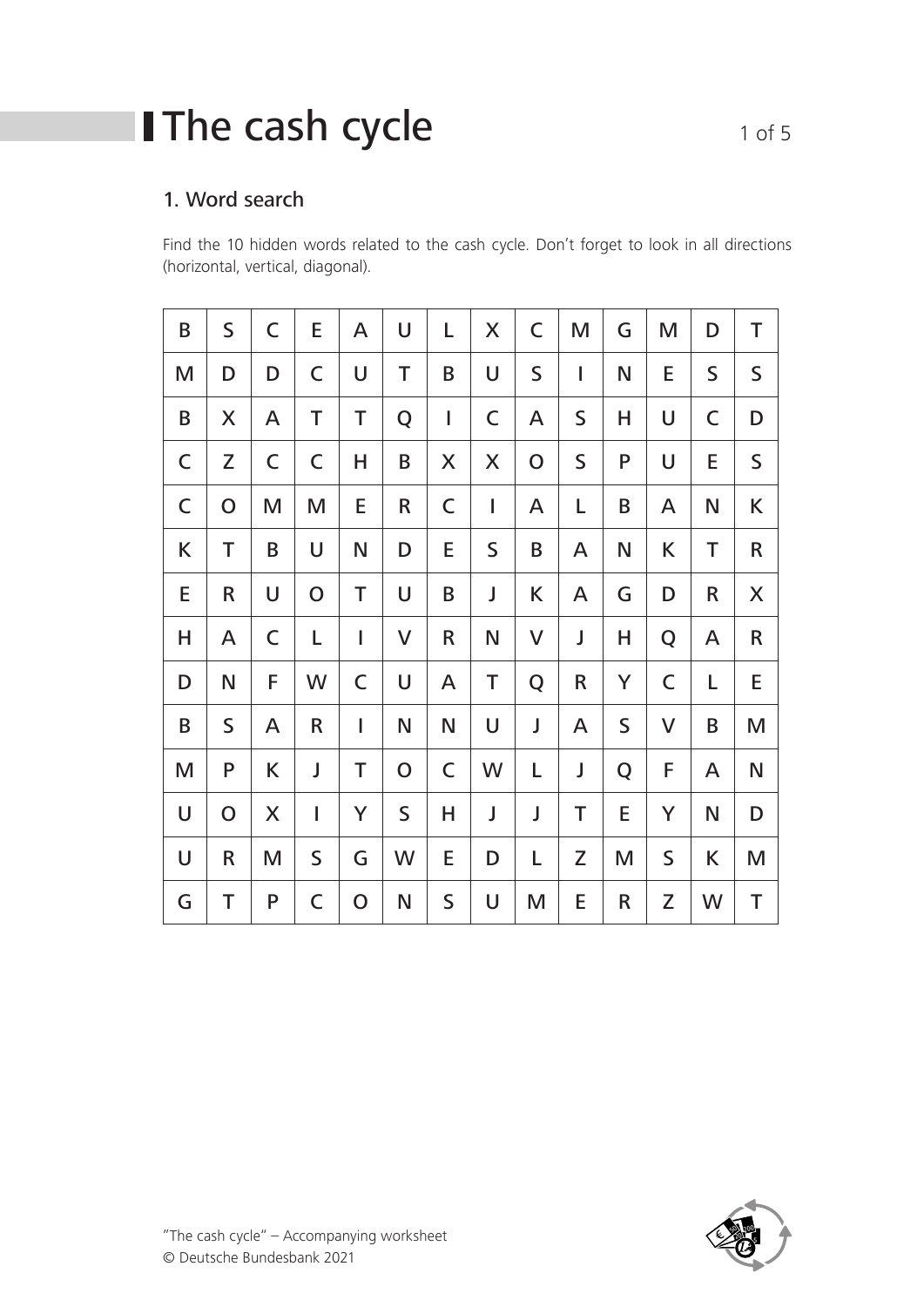# **I** The cash cycle  $2 \text{ of } 5$

### 2. Gap-fill

| Responsibility for the cash cycle lies with the national central banks of                                                                                                                                                                                                                                                                                                             |                                                                                           |  |  |  |  |  |  |
|---------------------------------------------------------------------------------------------------------------------------------------------------------------------------------------------------------------------------------------------------------------------------------------------------------------------------------------------------------------------------------------|-------------------------------------------------------------------------------------------|--|--|--|--|--|--|
| the euro area countries. In Germany, this is the $\frac{1}{\sqrt{1-\frac{1}{n}}}\frac{1}{\sqrt{1-\frac{1}{n}}}\frac{1}{\sqrt{1-\frac{1}{n}}}\frac{1}{\sqrt{1-\frac{1}{n}}}\frac{1}{\sqrt{1-\frac{1}{n}}}\frac{1}{\sqrt{1-\frac{1}{n}}}\frac{1}{\sqrt{1-\frac{1}{n}}}\frac{1}{\sqrt{1-\frac{1}{n}}}\frac{1}{\sqrt{1-\frac{1}{n}}}\frac{1}{\sqrt{1-\frac{1}{n}}}\frac{1}{\sqrt{1-\frac$ |                                                                                           |  |  |  |  |  |  |
|                                                                                                                                                                                                                                                                                                                                                                                       |                                                                                           |  |  |  |  |  |  |
|                                                                                                                                                                                                                                                                                                                                                                                       | are to be printed. The ____________ are minted by order of the national                   |  |  |  |  |  |  |
|                                                                                                                                                                                                                                                                                                                                                                                       | and brought into circulation by the national and brought into circulation by the national |  |  |  |  |  |  |
| <u> 1989 - Johann Stein, fransk politiker (d. 1989)</u>                                                                                                                                                                                                                                                                                                                               |                                                                                           |  |  |  |  |  |  |
|                                                                                                                                                                                                                                                                                                                                                                                       |                                                                                           |  |  |  |  |  |  |
|                                                                                                                                                                                                                                                                                                                                                                                       | Commercial banks obtain the ___________ that they require from their nearest              |  |  |  |  |  |  |
|                                                                                                                                                                                                                                                                                                                                                                                       |                                                                                           |  |  |  |  |  |  |
|                                                                                                                                                                                                                                                                                                                                                                                       |                                                                                           |  |  |  |  |  |  |
|                                                                                                                                                                                                                                                                                                                                                                                       | _____________. Consumers and businesses withdraw cash from their ____________             |  |  |  |  |  |  |
|                                                                                                                                                                                                                                                                                                                                                                                       | and use it to pay retailers, for example.                                                 |  |  |  |  |  |  |
|                                                                                                                                                                                                                                                                                                                                                                                       |                                                                                           |  |  |  |  |  |  |
|                                                                                                                                                                                                                                                                                                                                                                                       | Surplus cash taken by __________________ is usually transported directly                  |  |  |  |  |  |  |
|                                                                                                                                                                                                                                                                                                                                                                                       |                                                                                           |  |  |  |  |  |  |
|                                                                                                                                                                                                                                                                                                                                                                                       | or more rarely paid in at a                                                               |  |  |  |  |  |  |
| <u> 1989 - Andrea Barbara, amerikan personal (h. 1989).</u>                                                                                                                                                                                                                                                                                                                           |                                                                                           |  |  |  |  |  |  |

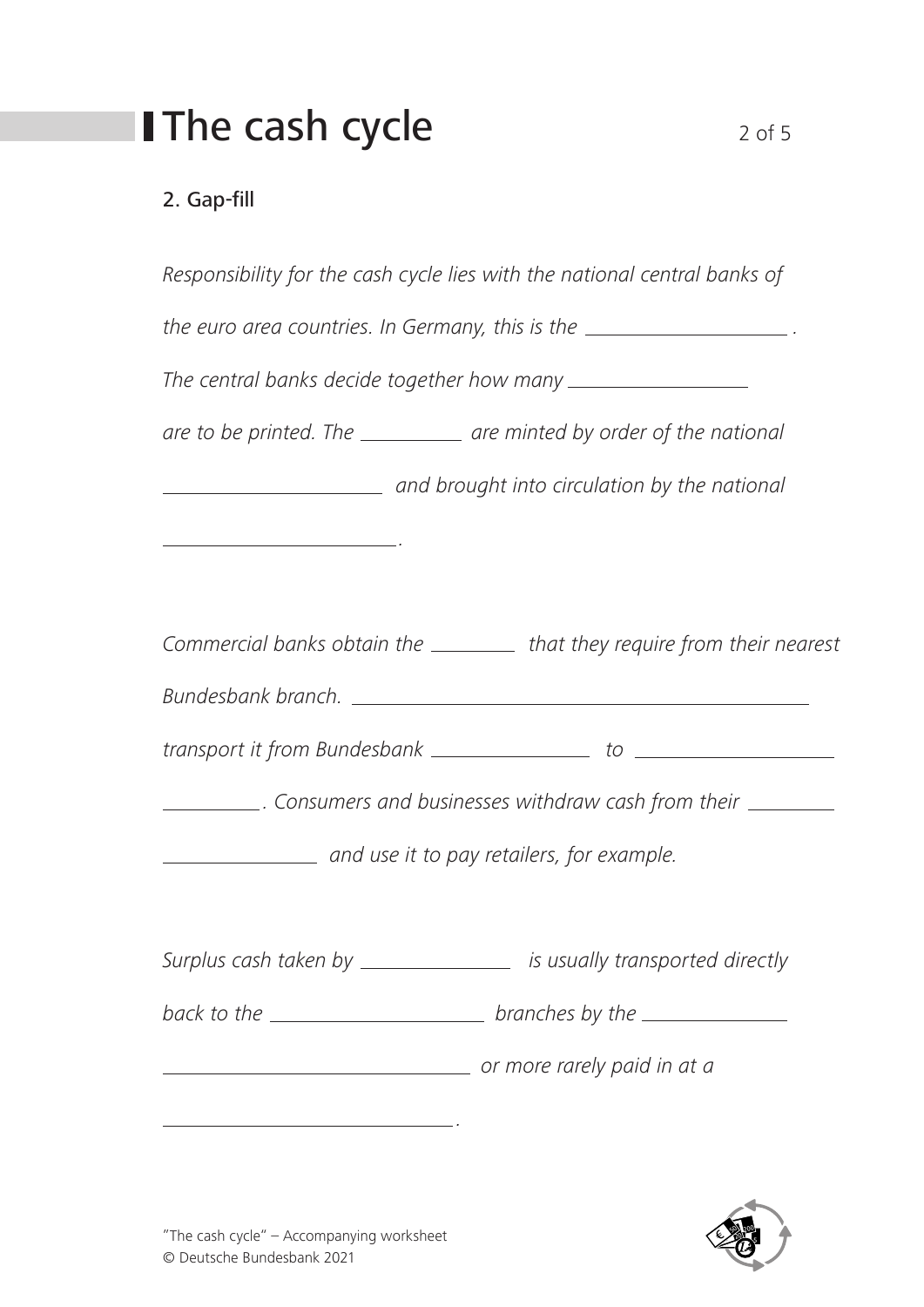## **The cash cycle**  $3 \circ 5$

After checking the paid-in cash for *and* and

*, the commercial banks can disburse it again to consumers* 

*and businesses. Any surplus cash not needed by commercial banks* 

*for is also taken back to the Bundesbank branches* 

*by .* 

*At the Bundesbank branches, the cash paid in is checked for* 

 *and . Worn money is* 

 *and replaced with fresh cash.*

*Through its branches, the Bundesbank ensures that*

*banknotes and coins are available at all times to meet the demand for* 



*.*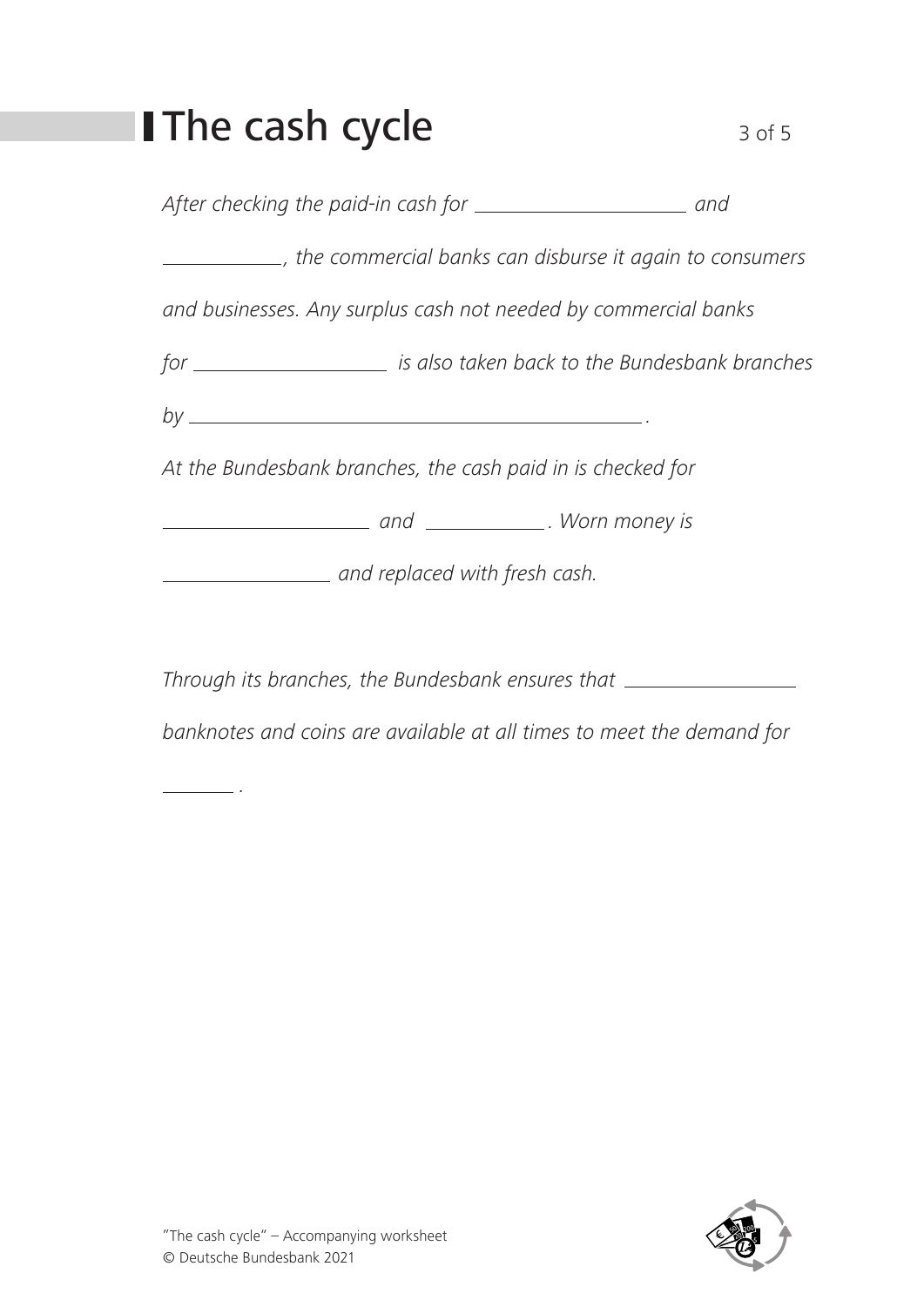## **The cash cycle**  $4 \circ 5$

### 3. The cash cycle

Assign the following activities to the correct party. Put the letters in brackets after each activity in the corresponding numbered box to find the solution word.

Transport cash back to the Bundesbank (T) Produces cash and holds it for commercial banks (B) Pay out cash to consumers and businesses (N) Deposit surplus cash at commercial banks (N) Checks money for its authenticity and quality, replaces worn money (E) Withdraw money and use it to pay (K) Transport cash to the commercial banks (A) Pay cash out again or return it to the Bundesbank via cash-in-transit companies (O)